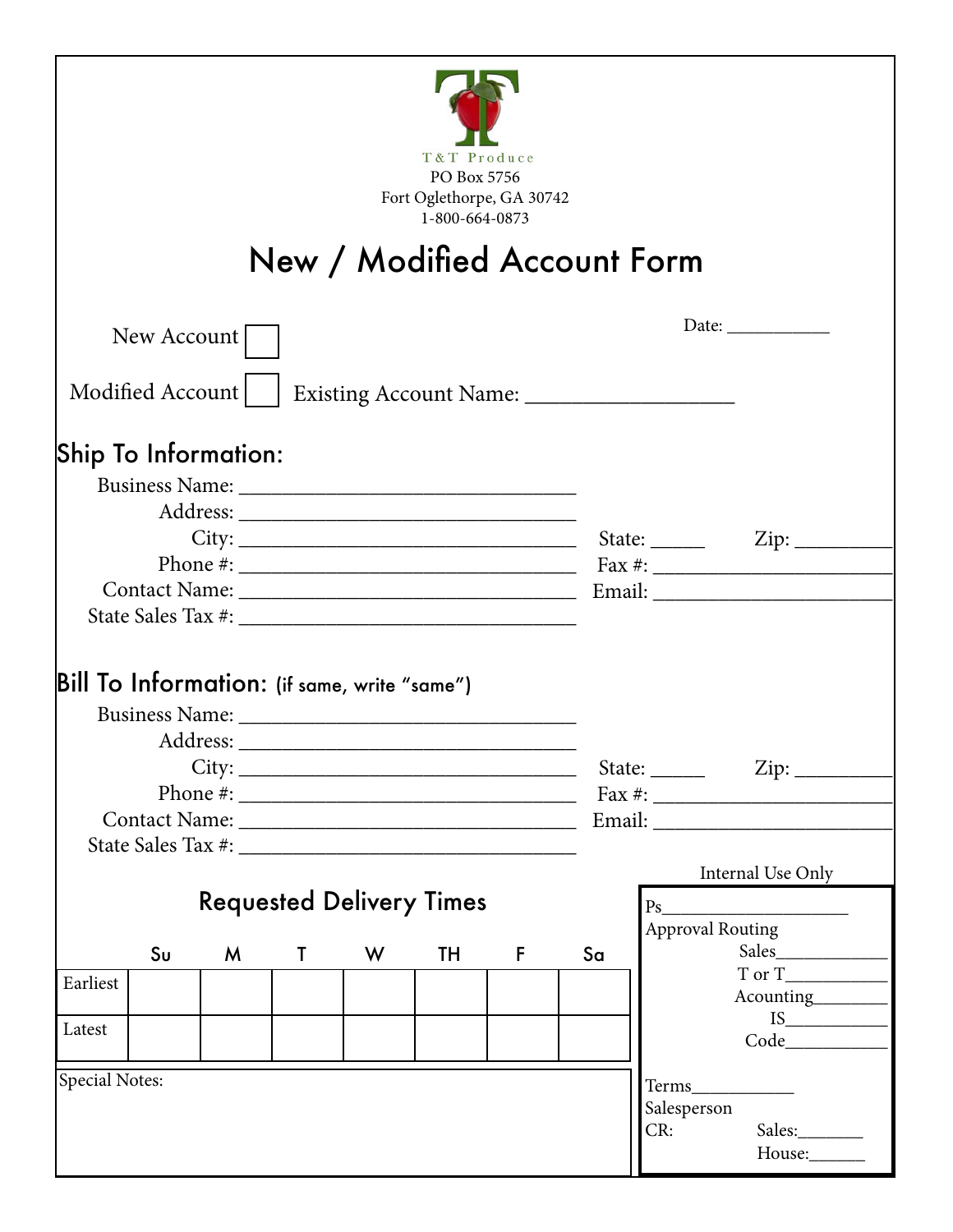

#### T&T Produce

P.O. Box 5756 Ft. Oglethorpe, GA 30742 Fax (706) 866-9118 www.tandtproduce.com

#### Credit Application Form

Please complete, sign and return this form along with your Credit References and Financial Statement.

| <b>Billing Address:</b>                                                                                                                                                                                                                                                                                                                                                                                                                                                                                                                                                                                 |                                      |                             | <b>Personal Address:</b>  |                                                               |  |  |
|---------------------------------------------------------------------------------------------------------------------------------------------------------------------------------------------------------------------------------------------------------------------------------------------------------------------------------------------------------------------------------------------------------------------------------------------------------------------------------------------------------------------------------------------------------------------------------------------------------|--------------------------------------|-----------------------------|---------------------------|---------------------------------------------------------------|--|--|
| Company Name                                                                                                                                                                                                                                                                                                                                                                                                                                                                                                                                                                                            |                                      |                             | <b>Street Address</b>     |                                                               |  |  |
| Attention                                                                                                                                                                                                                                                                                                                                                                                                                                                                                                                                                                                               |                                      | City, State, Zip            |                           |                                                               |  |  |
| City, State, Zip                                                                                                                                                                                                                                                                                                                                                                                                                                                                                                                                                                                        |                                      | Telephone                   |                           |                                                               |  |  |
| Telephone                                                                                                                                                                                                                                                                                                                                                                                                                                                                                                                                                                                               |                                      | Fax                         |                           |                                                               |  |  |
| Email                                                                                                                                                                                                                                                                                                                                                                                                                                                                                                                                                                                                   |                                      | Email                       |                           |                                                               |  |  |
|                                                                                                                                                                                                                                                                                                                                                                                                                                                                                                                                                                                                         | <b>General Information</b>           |                             |                           |                                                               |  |  |
| Principal/Owner                                                                                                                                                                                                                                                                                                                                                                                                                                                                                                                                                                                         | Social Security No.                  | Email                       |                           | Phone No. & Extension                                         |  |  |
| Company Composition                                                                                                                                                                                                                                                                                                                                                                                                                                                                                                                                                                                     |                                      |                             |                           | Corporation State of:                                         |  |  |
| Partnership<br>Individual                                                                                                                                                                                                                                                                                                                                                                                                                                                                                                                                                                               | <b>LLC</b><br>Corporation            |                             |                           |                                                               |  |  |
| Dun & Bradstroot (D&B) No.                                                                                                                                                                                                                                                                                                                                                                                                                                                                                                                                                                              | At Present Location Since<br>(Date): |                             | Are Premises Leased<br>No | Amount of Credit Desired                                      |  |  |
|                                                                                                                                                                                                                                                                                                                                                                                                                                                                                                                                                                                                         | <b>Ordering Information</b>          |                             |                           |                                                               |  |  |
| Is Merchandise for Resale?<br>Are Written Purchase Orders<br>Required?<br>Yes<br>No                                                                                                                                                                                                                                                                                                                                                                                                                                                                                                                     |                                      |                             |                           | Resale No (if for resale, please provide copy of certificate) |  |  |
| Purchasing Agent                                                                                                                                                                                                                                                                                                                                                                                                                                                                                                                                                                                        | Fax                                  | Email                       |                           | Phone No. & Extension                                         |  |  |
| Account Payable Contact                                                                                                                                                                                                                                                                                                                                                                                                                                                                                                                                                                                 | Fax                                  | Email                       |                           | Phone No. & Extension                                         |  |  |
|                                                                                                                                                                                                                                                                                                                                                                                                                                                                                                                                                                                                         | <b>Bank Information</b>              |                             |                           |                                                               |  |  |
|                                                                                                                                                                                                                                                                                                                                                                                                                                                                                                                                                                                                         |                                      |                             |                           |                                                               |  |  |
| <b>Bank Name</b>                                                                                                                                                                                                                                                                                                                                                                                                                                                                                                                                                                                        | <b>Branch Name</b>                   | <b>Bank Contact Officer</b> |                           | Phone No. & Extension                                         |  |  |
| <b>Bank Address</b>                                                                                                                                                                                                                                                                                                                                                                                                                                                                                                                                                                                     | City                                 | State                       | Zip                       | Type of Account and Account No,                               |  |  |
| <b>Terms and Conditions</b>                                                                                                                                                                                                                                                                                                                                                                                                                                                                                                                                                                             |                                      |                             |                           |                                                               |  |  |
| In consideration of extending credit to the above named entity, I personally gurantee absolutely and unconditionally the full and prompt payment of any and all sums<br>owed to T&T Produce, Inc. by the above named entity and to further Indomnify T&T Produce, Inc. Should this account be turned over to an attorney for collection,<br>the undersigned agrees to pay reasonable attorneys' fees. The undersigned guarantees the full amount owing to T&T Produce, Inc. and nothing in this form should be<br>construed as limiting in any way the amount personally guarunteed by the undersigned. |                                      |                             |                           |                                                               |  |  |
| <b>Acceptance and Approval</b>                                                                                                                                                                                                                                                                                                                                                                                                                                                                                                                                                                          |                                      |                             |                           |                                                               |  |  |
| Signing this agreement indicates your acceptance of the terms and conditions as stated. In addition, you authorize T&T Produce to make any and all inquires necessary<br>to process this Credit Application.                                                                                                                                                                                                                                                                                                                                                                                            |                                      |                             |                           |                                                               |  |  |
| Name of Authorized Representative                                                                                                                                                                                                                                                                                                                                                                                                                                                                                                                                                                       |                                      | Title                       |                           |                                                               |  |  |
| Agreed and Accepted, Signed                                                                                                                                                                                                                                                                                                                                                                                                                                                                                                                                                                             | Phone No. & Extension                |                             | Date                      |                                                               |  |  |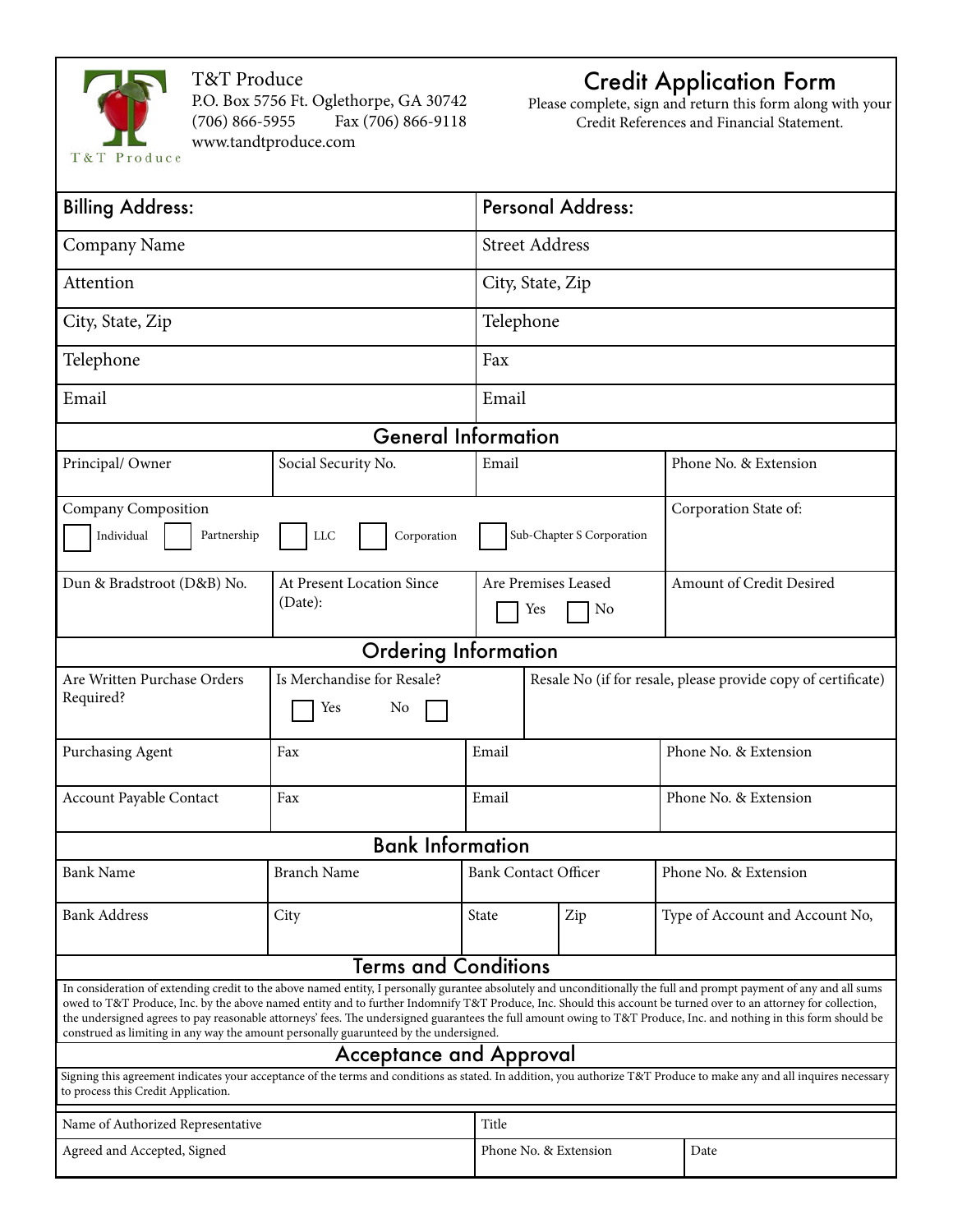

# New Customer Terms

| Customer Name:                                                                                |
|-----------------------------------------------------------------------------------------------|
|                                                                                               |
| Net7________                                                                                  |
| $Net14$ <sub>___________</sub>                                                                |
| $Net21$ <sub>__________</sub>                                                                 |
| Net30                                                                                         |
| Statements will be mailed every 30 days. Please fill out how you would like to receive yours. |
|                                                                                               |
|                                                                                               |

| $\Gamma_{\alpha\sigma\sigma}$<br>аχ<br>Гö<br>$\sim$ $\sim$ |  |
|------------------------------------------------------------|--|
|------------------------------------------------------------|--|

### Thank you for your business,

T&T Produce, Inc.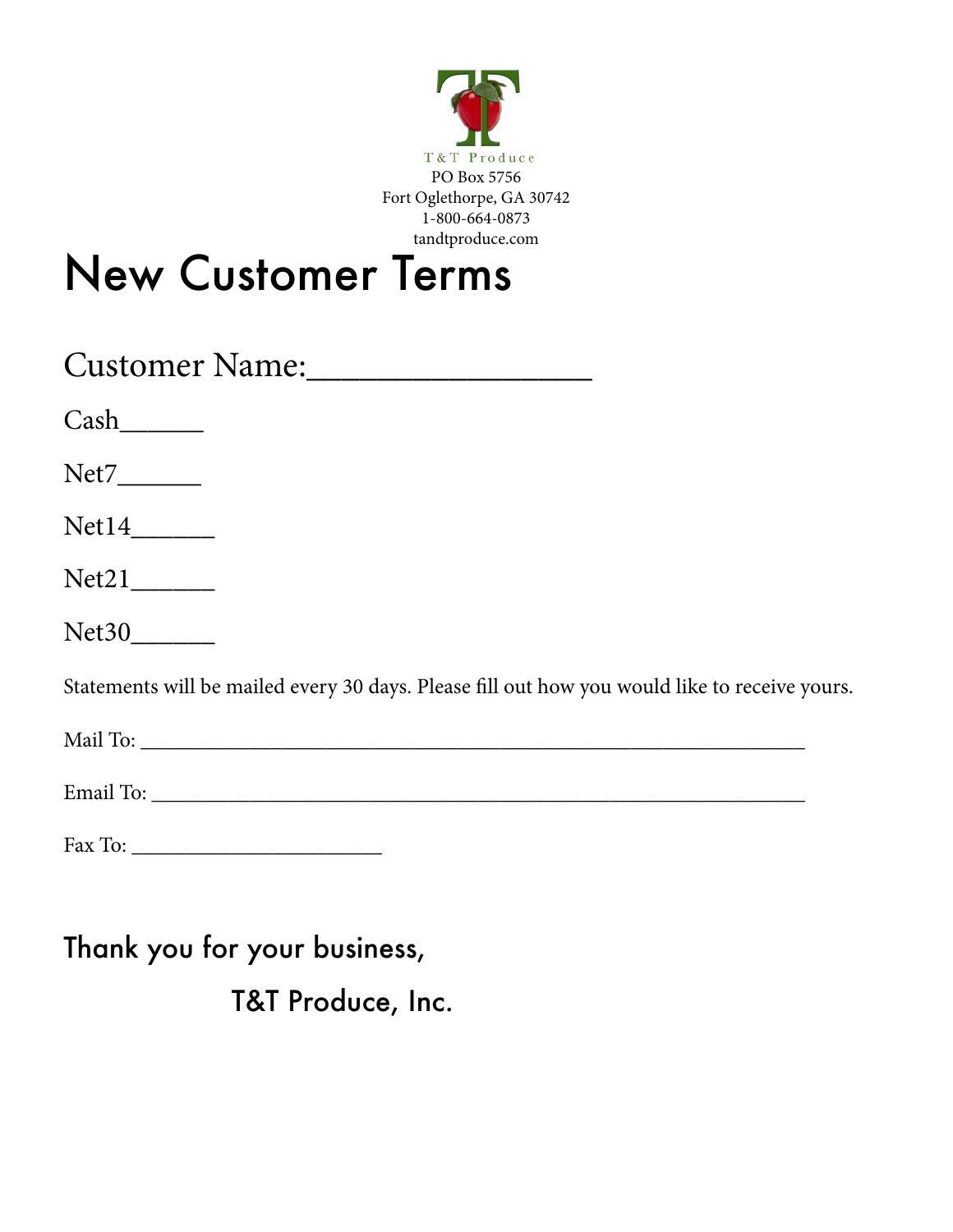

#### Customer Requesting Credit: \_\_\_\_\_\_\_\_\_\_\_\_\_\_\_\_\_

Please provude three Major Trade Suppliers that you do business for credit reference's

| Name:                                                                                                                                                                                                                                                                                                                                                                                                        |                      |  |
|--------------------------------------------------------------------------------------------------------------------------------------------------------------------------------------------------------------------------------------------------------------------------------------------------------------------------------------------------------------------------------------------------------------|----------------------|--|
|                                                                                                                                                                                                                                                                                                                                                                                                              |                      |  |
|                                                                                                                                                                                                                                                                                                                                                                                                              | Fax: $\qquad \qquad$ |  |
|                                                                                                                                                                                                                                                                                                                                                                                                              |                      |  |
|                                                                                                                                                                                                                                                                                                                                                                                                              |                      |  |
| Phone: $\_\_$                                                                                                                                                                                                                                                                                                                                                                                                |                      |  |
|                                                                                                                                                                                                                                                                                                                                                                                                              |                      |  |
|                                                                                                                                                                                                                                                                                                                                                                                                              |                      |  |
| Phone: $\frac{1}{\sqrt{1-\frac{1}{2}}\sqrt{1-\frac{1}{2}}\sqrt{1-\frac{1}{2}}\sqrt{1-\frac{1}{2}}\sqrt{1-\frac{1}{2}}\sqrt{1-\frac{1}{2}}\sqrt{1-\frac{1}{2}}\sqrt{1-\frac{1}{2}}\sqrt{1-\frac{1}{2}}\sqrt{1-\frac{1}{2}}\sqrt{1-\frac{1}{2}}\sqrt{1-\frac{1}{2}}\sqrt{1-\frac{1}{2}}\sqrt{1-\frac{1}{2}}\sqrt{1-\frac{1}{2}}\sqrt{1-\frac{1}{2}}\sqrt{1-\frac{1}{2}}\sqrt{1-\frac{1}{2}}\sqrt{1-\frac{1}{2$ |                      |  |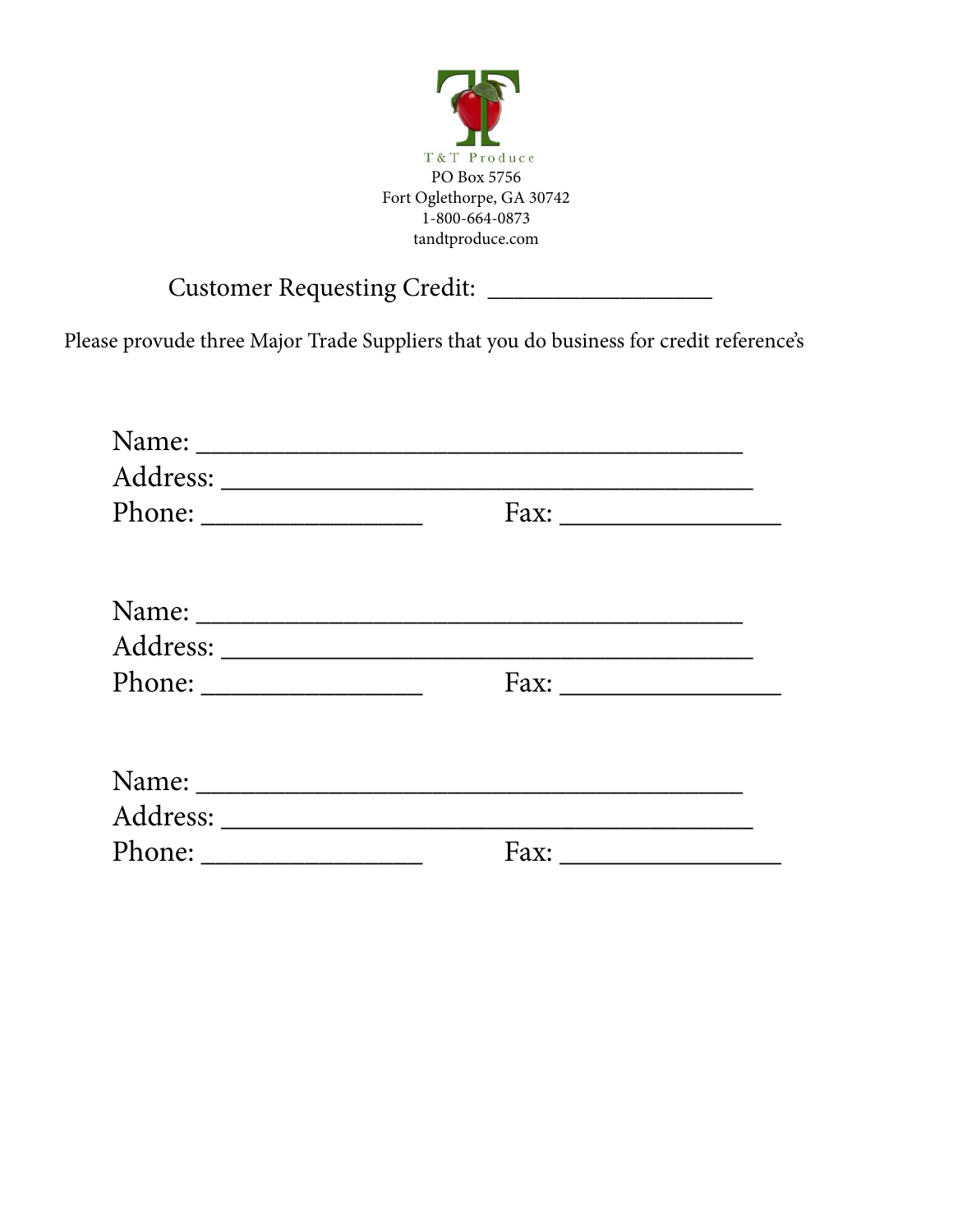

# Credit Policy

In order to receive credit the customer must call into the office and request a pick up within 48 hrs of receiving product. The driver will then do the pickup and return to warehouse for inspection by the warehouse supervisor and buyer. They will determine credit or no and an invoice will be sent with their next delivery if the credit is issued. If you return product same day, you may deduct from invoice. Have the driver call into the office to get a new total before he leaves your store.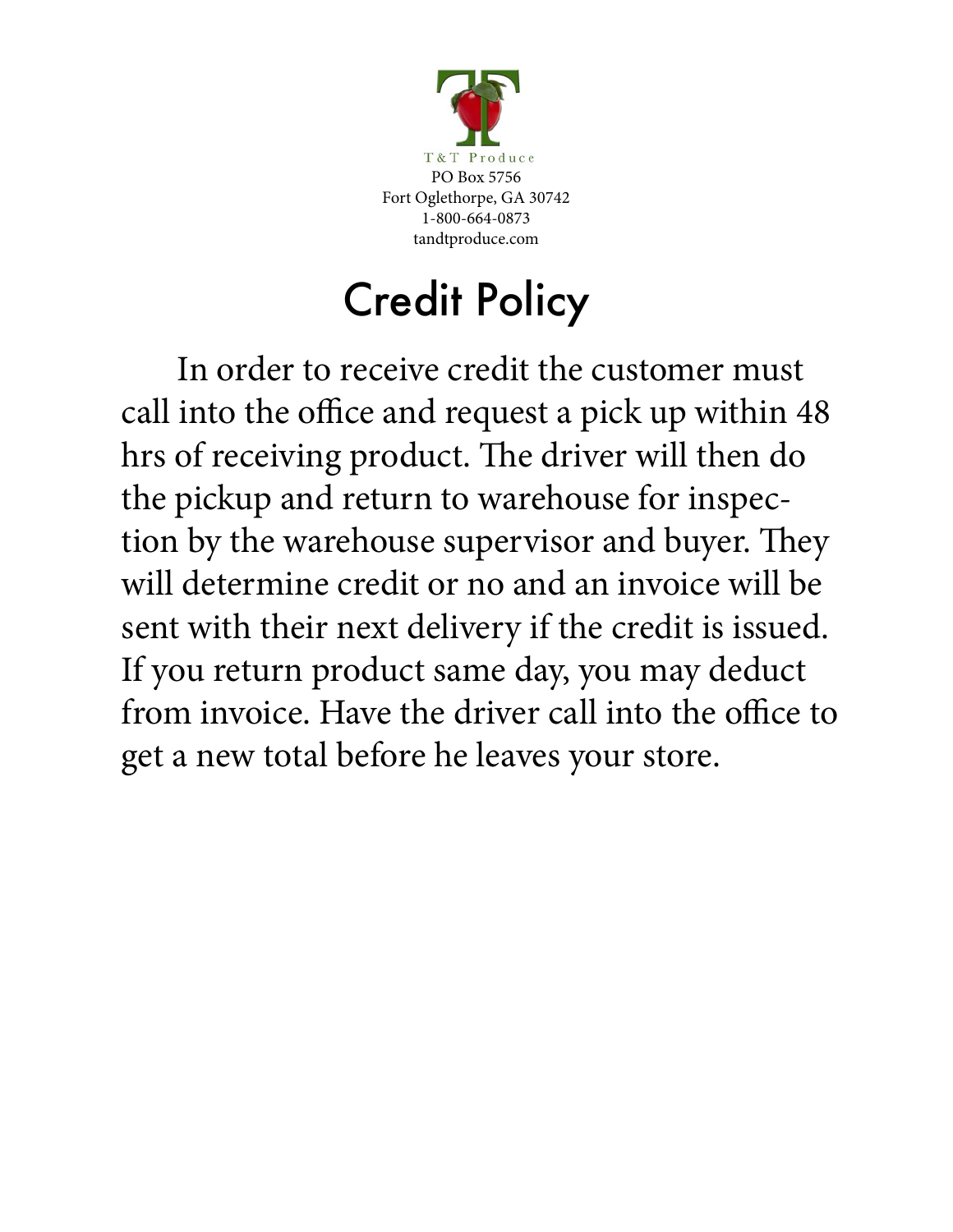

# Online Ordering Info

(\*\*) Denotes information that you create. Your username and password can be any combination of letters and numbers. It needs to be at least 4 characters long. Keep in mind that if multiple people handle placing orders, they will need to have access to the username and password and possibly the email accounts listed. The email address given is sent a confirmation of all orders placed. You may also supply multiple email addresses.

Please note that any changes made to the account takes 24 hours to take affect on the website. If you have any questions or problems, you may contact Tanner Buchanan (tanner@tandtproduce.com).

Sales Team: When submitting this information, please make sure to also submit the customers "Spec List."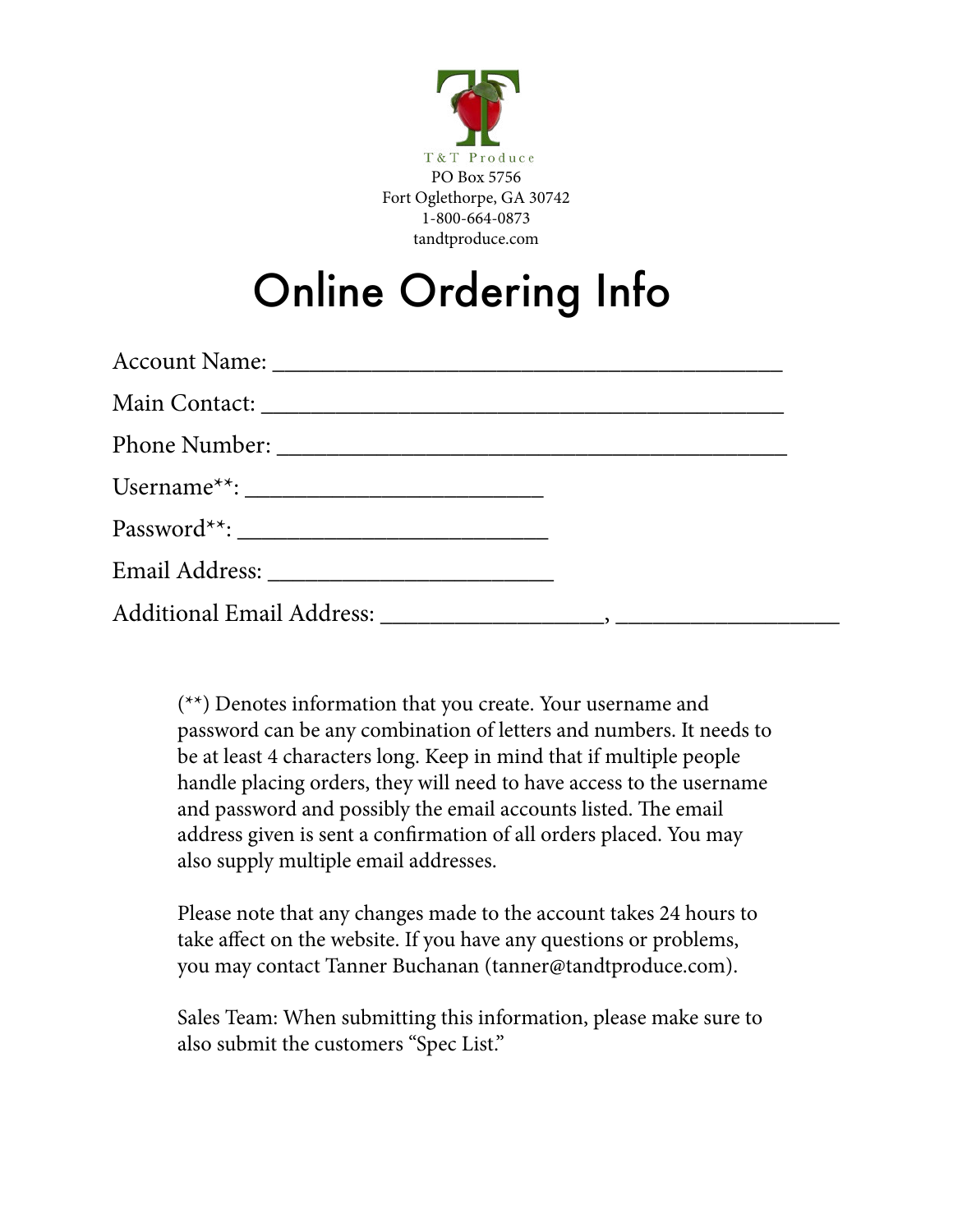

# STATE OF GEORGIA<br>DEPARTMENT OF REVENUE<br>SALES TAX CERTIFICATE OF EXEMPTION<br>GEORGIA PURCHASER

| <b>SUPPLIER</b><br>DATE<br>CITY<br>SUPPLIER'S ADDRESS<br><b>STATE</b><br>THE UNDERSIGNED HEREBY CERTIFIES that all tangible personal property purchased or leased after this date will qualify for tax-free or<br>tax exempt treatment as indicated below. (Check the Applicable Box)<br>□<br>1. Purchases or leases of tangible personal property or services for RESALE ONLY. O.C.G.A. § 48-8-30. A sales and use tax number is<br>required unless the purchaser is one of the following: church, qualifying tax exempt child caring institution, tax exempt parent-teacher<br>organization or association, private school (grades K-12), nonprofit entity raising funds for a public library, member councils of the Boys<br>Scouts of America or Girl Scouts of the U.S.A. TAX-FREE TREATMENT DOES NOT EXTEND TO ANY PURCHASE TO BE USED BY<br>THE PURCHASER, INCLUDING ITEMS THE PURCHASER WILL DONATE. O.C.G.A. §§ 48-8-3(15), (39), (41), (56), (59), (71).<br>□<br>municipality of this state, fire districts which have elected governing bodies and are supported in whole or in part by ad valorem taxes, or<br>any bona fide department of such governments when paid for directly to the seller by warrant on appropriated government funds. A sales<br>and use tax number is not required for this exemption. O.C.G.A. §48-8-3(1).<br>3. Sales of tangible personal property and services made to the University System of Georgia and its educational units, the American Red<br>$\Box$<br>Cross, a Community Service Board located in this state, Georgia Department of Community Affairs Regional Commissions, or specific<br>O.C.G.A. §§ 37-2-6.1(d), 48-8-3(8), 50-8-44.<br>0<br>shipment or sale. Materials purchased at a retail establishment for consumer use are not exempt. A sales and use tax number is not<br>required for this exemption. O.C.G.A. § 48-8-3(94).<br>0<br>5. Aircraft, watercraft, motor vehicles, and other transportation equipment manufactured or assembled in this state when sold by the<br>manufacturer or assembler for use exclusively outside this state and when possession is taken from the manufacturer or assembler by the<br>purchaser within this state for the sole purpose of removing the property from this state under its own power when the equipment does not<br>lend itself more reasonably to removal by other means. A sales and use tax number is not required for this exemption. O.C.G.A. § 48-8-<br>$3(32)$ .<br>□<br>6. The sale of aircraft, watercraft, railroad locomotives and rolling stock, motor vehicles, and major components of each, that will be used<br>common carrier and contract carrier authority in interstate or foreign commerce under authority granted by the United States Government.<br>Replacement parts installed by carriers in such aircraft, watercraft, railroad locomotives and rolling stock, and motor vehicles that become<br>$§$ 48-8-3(33)(A).<br>□<br>7. Purchases or leases of tangible personal property or services made by the Federal Reserve Bank, a federally charted credit union, or a<br>credit union organized under the laws of this state. A sales and use tax number is not required for this exemption, 12 U.S.C. §§ 531, 1768 §<br>1768; O.C.G.A § 48-6-97.<br>Under penalties of perjury, I declare that I have examined this certificate and, to the best of my knowledge and belief, this certificate is true<br>and correct and made in good faith, pursuant to the sales and use tax laws of the State of Georgia. Further, I understand that any tangible<br>personal property obtained under this certificate is subject to sales and use tax if the purchaser uses or consumes the property in any<br>manner other than indicated above.<br>Purchaser's Name:<br>Sales Tax Number:<br>(IF REQUIRED) | To: |                                                                                                                                                                                                                                                                                                |  |  |          |  |  |
|------------------------------------------------------------------------------------------------------------------------------------------------------------------------------------------------------------------------------------------------------------------------------------------------------------------------------------------------------------------------------------------------------------------------------------------------------------------------------------------------------------------------------------------------------------------------------------------------------------------------------------------------------------------------------------------------------------------------------------------------------------------------------------------------------------------------------------------------------------------------------------------------------------------------------------------------------------------------------------------------------------------------------------------------------------------------------------------------------------------------------------------------------------------------------------------------------------------------------------------------------------------------------------------------------------------------------------------------------------------------------------------------------------------------------------------------------------------------------------------------------------------------------------------------------------------------------------------------------------------------------------------------------------------------------------------------------------------------------------------------------------------------------------------------------------------------------------------------------------------------------------------------------------------------------------------------------------------------------------------------------------------------------------------------------------------------------------------------------------------------------------------------------------------------------------------------------------------------------------------------------------------------------------------------------------------------------------------------------------------------------------------------------------------------------------------------------------------------------------------------------------------------------------------------------------------------------------------------------------------------------------------------------------------------------------------------------------------------------------------------------------------------------------------------------------------------------------------------------------------------------------------------------------------------------------------------------------------------------------------------------------------------------------------------------------------------------------------------------------------------------------------------------------------------------------------------------------------------------------------------------------------------------------------------------------------------------------------------------------------------------------------------------------------------------------------------------------------------------------------------------------------------------------------------------------------------------------------------------------------------------------------------------------------------------------------------------------------------------------------------------------------------------------------------------------------------------------------------|-----|------------------------------------------------------------------------------------------------------------------------------------------------------------------------------------------------------------------------------------------------------------------------------------------------|--|--|----------|--|--|
|                                                                                                                                                                                                                                                                                                                                                                                                                                                                                                                                                                                                                                                                                                                                                                                                                                                                                                                                                                                                                                                                                                                                                                                                                                                                                                                                                                                                                                                                                                                                                                                                                                                                                                                                                                                                                                                                                                                                                                                                                                                                                                                                                                                                                                                                                                                                                                                                                                                                                                                                                                                                                                                                                                                                                                                                                                                                                                                                                                                                                                                                                                                                                                                                                                                                                                                                                                                                                                                                                                                                                                                                                                                                                                                                                                                                                                                |     |                                                                                                                                                                                                                                                                                                |  |  |          |  |  |
|                                                                                                                                                                                                                                                                                                                                                                                                                                                                                                                                                                                                                                                                                                                                                                                                                                                                                                                                                                                                                                                                                                                                                                                                                                                                                                                                                                                                                                                                                                                                                                                                                                                                                                                                                                                                                                                                                                                                                                                                                                                                                                                                                                                                                                                                                                                                                                                                                                                                                                                                                                                                                                                                                                                                                                                                                                                                                                                                                                                                                                                                                                                                                                                                                                                                                                                                                                                                                                                                                                                                                                                                                                                                                                                                                                                                                                                |     |                                                                                                                                                                                                                                                                                                |  |  | ZIP CODE |  |  |
|                                                                                                                                                                                                                                                                                                                                                                                                                                                                                                                                                                                                                                                                                                                                                                                                                                                                                                                                                                                                                                                                                                                                                                                                                                                                                                                                                                                                                                                                                                                                                                                                                                                                                                                                                                                                                                                                                                                                                                                                                                                                                                                                                                                                                                                                                                                                                                                                                                                                                                                                                                                                                                                                                                                                                                                                                                                                                                                                                                                                                                                                                                                                                                                                                                                                                                                                                                                                                                                                                                                                                                                                                                                                                                                                                                                                                                                |     |                                                                                                                                                                                                                                                                                                |  |  |          |  |  |
|                                                                                                                                                                                                                                                                                                                                                                                                                                                                                                                                                                                                                                                                                                                                                                                                                                                                                                                                                                                                                                                                                                                                                                                                                                                                                                                                                                                                                                                                                                                                                                                                                                                                                                                                                                                                                                                                                                                                                                                                                                                                                                                                                                                                                                                                                                                                                                                                                                                                                                                                                                                                                                                                                                                                                                                                                                                                                                                                                                                                                                                                                                                                                                                                                                                                                                                                                                                                                                                                                                                                                                                                                                                                                                                                                                                                                                                |     |                                                                                                                                                                                                                                                                                                |  |  |          |  |  |
|                                                                                                                                                                                                                                                                                                                                                                                                                                                                                                                                                                                                                                                                                                                                                                                                                                                                                                                                                                                                                                                                                                                                                                                                                                                                                                                                                                                                                                                                                                                                                                                                                                                                                                                                                                                                                                                                                                                                                                                                                                                                                                                                                                                                                                                                                                                                                                                                                                                                                                                                                                                                                                                                                                                                                                                                                                                                                                                                                                                                                                                                                                                                                                                                                                                                                                                                                                                                                                                                                                                                                                                                                                                                                                                                                                                                                                                |     | 2. Purchases or leases of tangible personal property or services made by the United States government, the state of Georgia, any county or                                                                                                                                                     |  |  |          |  |  |
|                                                                                                                                                                                                                                                                                                                                                                                                                                                                                                                                                                                                                                                                                                                                                                                                                                                                                                                                                                                                                                                                                                                                                                                                                                                                                                                                                                                                                                                                                                                                                                                                                                                                                                                                                                                                                                                                                                                                                                                                                                                                                                                                                                                                                                                                                                                                                                                                                                                                                                                                                                                                                                                                                                                                                                                                                                                                                                                                                                                                                                                                                                                                                                                                                                                                                                                                                                                                                                                                                                                                                                                                                                                                                                                                                                                                                                                |     | qualified authorities provided with a sales tax exemption under Georgia law. A sales and use tax number is not required for this exemption.                                                                                                                                                    |  |  |          |  |  |
|                                                                                                                                                                                                                                                                                                                                                                                                                                                                                                                                                                                                                                                                                                                                                                                                                                                                                                                                                                                                                                                                                                                                                                                                                                                                                                                                                                                                                                                                                                                                                                                                                                                                                                                                                                                                                                                                                                                                                                                                                                                                                                                                                                                                                                                                                                                                                                                                                                                                                                                                                                                                                                                                                                                                                                                                                                                                                                                                                                                                                                                                                                                                                                                                                                                                                                                                                                                                                                                                                                                                                                                                                                                                                                                                                                                                                                                |     | 4. The sale, use, consumption, or storage of materials, containers, labels, sacks, or bags used for packaging tangible personal property for                                                                                                                                                   |  |  |          |  |  |
|                                                                                                                                                                                                                                                                                                                                                                                                                                                                                                                                                                                                                                                                                                                                                                                                                                                                                                                                                                                                                                                                                                                                                                                                                                                                                                                                                                                                                                                                                                                                                                                                                                                                                                                                                                                                                                                                                                                                                                                                                                                                                                                                                                                                                                                                                                                                                                                                                                                                                                                                                                                                                                                                                                                                                                                                                                                                                                                                                                                                                                                                                                                                                                                                                                                                                                                                                                                                                                                                                                                                                                                                                                                                                                                                                                                                                                                |     |                                                                                                                                                                                                                                                                                                |  |  |          |  |  |
|                                                                                                                                                                                                                                                                                                                                                                                                                                                                                                                                                                                                                                                                                                                                                                                                                                                                                                                                                                                                                                                                                                                                                                                                                                                                                                                                                                                                                                                                                                                                                                                                                                                                                                                                                                                                                                                                                                                                                                                                                                                                                                                                                                                                                                                                                                                                                                                                                                                                                                                                                                                                                                                                                                                                                                                                                                                                                                                                                                                                                                                                                                                                                                                                                                                                                                                                                                                                                                                                                                                                                                                                                                                                                                                                                                                                                                                |     | principally to cross the borders of this state in the service of transporting passengers or cargo by common carriers and by carriers who hold<br>an integral part of the craft, equipment, or vehicle are also exempt. The exemption does not extend to private or contract carriers. O.C.G.A. |  |  |          |  |  |
|                                                                                                                                                                                                                                                                                                                                                                                                                                                                                                                                                                                                                                                                                                                                                                                                                                                                                                                                                                                                                                                                                                                                                                                                                                                                                                                                                                                                                                                                                                                                                                                                                                                                                                                                                                                                                                                                                                                                                                                                                                                                                                                                                                                                                                                                                                                                                                                                                                                                                                                                                                                                                                                                                                                                                                                                                                                                                                                                                                                                                                                                                                                                                                                                                                                                                                                                                                                                                                                                                                                                                                                                                                                                                                                                                                                                                                                |     |                                                                                                                                                                                                                                                                                                |  |  |          |  |  |
|                                                                                                                                                                                                                                                                                                                                                                                                                                                                                                                                                                                                                                                                                                                                                                                                                                                                                                                                                                                                                                                                                                                                                                                                                                                                                                                                                                                                                                                                                                                                                                                                                                                                                                                                                                                                                                                                                                                                                                                                                                                                                                                                                                                                                                                                                                                                                                                                                                                                                                                                                                                                                                                                                                                                                                                                                                                                                                                                                                                                                                                                                                                                                                                                                                                                                                                                                                                                                                                                                                                                                                                                                                                                                                                                                                                                                                                |     |                                                                                                                                                                                                                                                                                                |  |  |          |  |  |
|                                                                                                                                                                                                                                                                                                                                                                                                                                                                                                                                                                                                                                                                                                                                                                                                                                                                                                                                                                                                                                                                                                                                                                                                                                                                                                                                                                                                                                                                                                                                                                                                                                                                                                                                                                                                                                                                                                                                                                                                                                                                                                                                                                                                                                                                                                                                                                                                                                                                                                                                                                                                                                                                                                                                                                                                                                                                                                                                                                                                                                                                                                                                                                                                                                                                                                                                                                                                                                                                                                                                                                                                                                                                                                                                                                                                                                                |     |                                                                                                                                                                                                                                                                                                |  |  |          |  |  |
|                                                                                                                                                                                                                                                                                                                                                                                                                                                                                                                                                                                                                                                                                                                                                                                                                                                                                                                                                                                                                                                                                                                                                                                                                                                                                                                                                                                                                                                                                                                                                                                                                                                                                                                                                                                                                                                                                                                                                                                                                                                                                                                                                                                                                                                                                                                                                                                                                                                                                                                                                                                                                                                                                                                                                                                                                                                                                                                                                                                                                                                                                                                                                                                                                                                                                                                                                                                                                                                                                                                                                                                                                                                                                                                                                                                                                                                |     |                                                                                                                                                                                                                                                                                                |  |  |          |  |  |
|                                                                                                                                                                                                                                                                                                                                                                                                                                                                                                                                                                                                                                                                                                                                                                                                                                                                                                                                                                                                                                                                                                                                                                                                                                                                                                                                                                                                                                                                                                                                                                                                                                                                                                                                                                                                                                                                                                                                                                                                                                                                                                                                                                                                                                                                                                                                                                                                                                                                                                                                                                                                                                                                                                                                                                                                                                                                                                                                                                                                                                                                                                                                                                                                                                                                                                                                                                                                                                                                                                                                                                                                                                                                                                                                                                                                                                                |     |                                                                                                                                                                                                                                                                                                |  |  |          |  |  |
|                                                                                                                                                                                                                                                                                                                                                                                                                                                                                                                                                                                                                                                                                                                                                                                                                                                                                                                                                                                                                                                                                                                                                                                                                                                                                                                                                                                                                                                                                                                                                                                                                                                                                                                                                                                                                                                                                                                                                                                                                                                                                                                                                                                                                                                                                                                                                                                                                                                                                                                                                                                                                                                                                                                                                                                                                                                                                                                                                                                                                                                                                                                                                                                                                                                                                                                                                                                                                                                                                                                                                                                                                                                                                                                                                                                                                                                |     |                                                                                                                                                                                                                                                                                                |  |  |          |  |  |
|                                                                                                                                                                                                                                                                                                                                                                                                                                                                                                                                                                                                                                                                                                                                                                                                                                                                                                                                                                                                                                                                                                                                                                                                                                                                                                                                                                                                                                                                                                                                                                                                                                                                                                                                                                                                                                                                                                                                                                                                                                                                                                                                                                                                                                                                                                                                                                                                                                                                                                                                                                                                                                                                                                                                                                                                                                                                                                                                                                                                                                                                                                                                                                                                                                                                                                                                                                                                                                                                                                                                                                                                                                                                                                                                                                                                                                                |     |                                                                                                                                                                                                                                                                                                |  |  |          |  |  |
|                                                                                                                                                                                                                                                                                                                                                                                                                                                                                                                                                                                                                                                                                                                                                                                                                                                                                                                                                                                                                                                                                                                                                                                                                                                                                                                                                                                                                                                                                                                                                                                                                                                                                                                                                                                                                                                                                                                                                                                                                                                                                                                                                                                                                                                                                                                                                                                                                                                                                                                                                                                                                                                                                                                                                                                                                                                                                                                                                                                                                                                                                                                                                                                                                                                                                                                                                                                                                                                                                                                                                                                                                                                                                                                                                                                                                                                |     |                                                                                                                                                                                                                                                                                                |  |  |          |  |  |

Supplier must secure and maintain one properly completed certificate of exemption from each purchaser making purchases without the<br>payment of tax.